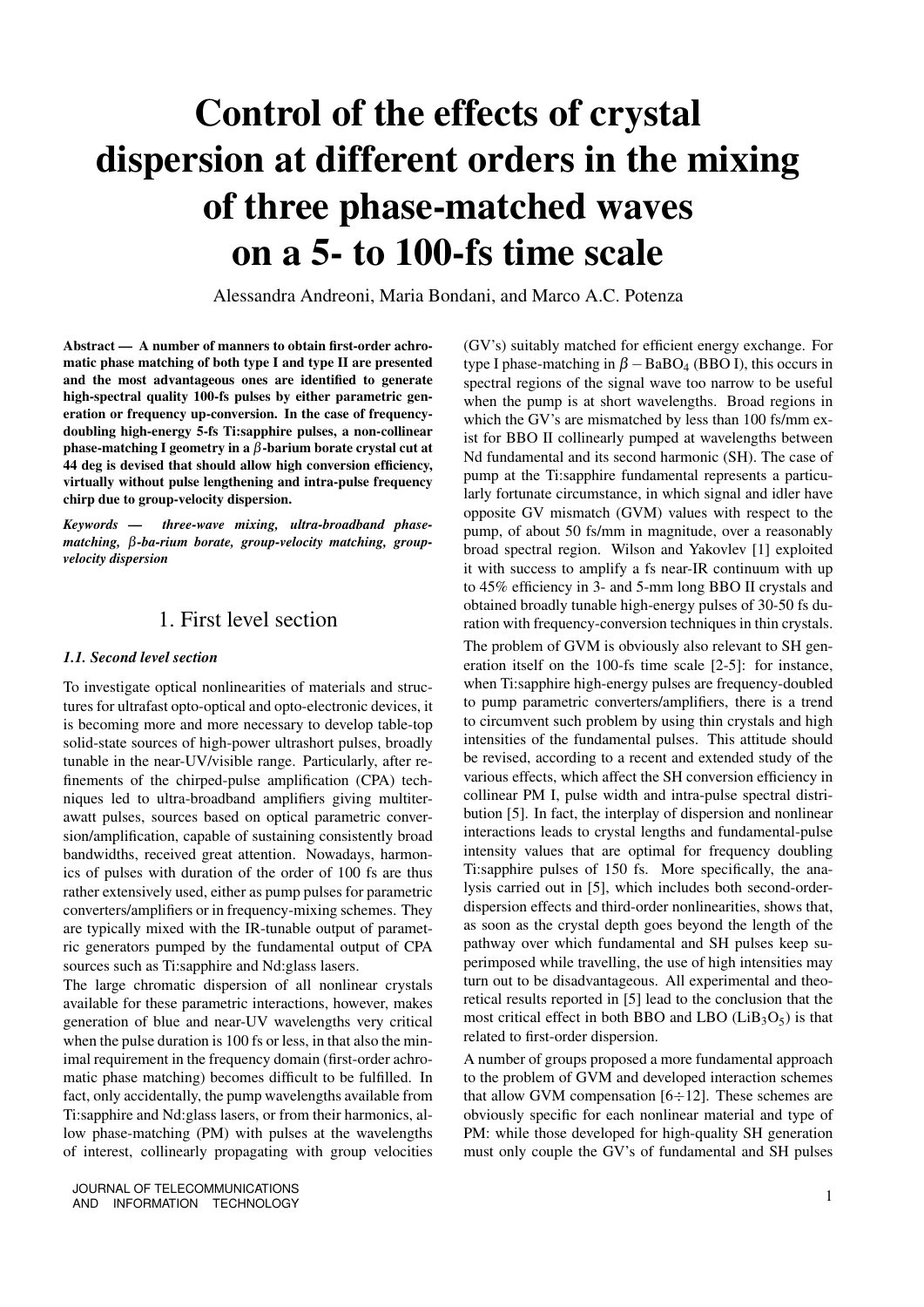$[3 \div 7, 13]$ , those for optimizing the parametric interactions of pulses at three different wavelengths can ensure the fulfillment of various GV matching conditions that are all of interest. As to sum-frequency generation, schemes linking the GV's of the pulses at  $\omega_1$  and  $\omega_2$  either to each other or to  $GV_{\omega_1+\omega_2}$  were considered [8]. As to parametric generation/amplification, we demonstrated both theoretically [14] and in a number of experiments [9, 11, 12] that, in noncollinear PM geometries, the excess in the signal and idler GV's with respect to the pump GV can be cancelled, at each wavelength in the tuning range of the crystal adopted, by a proper choice of the pump angles, *i.e.* the angles of pump **k**-vector,  $\mathbf{k}_p$ , to crystal axis. By using such a GVM-compensated travelling-wave BBO generator to seed a collinear amplifier pumped by 120  $\mu$ J pulses at 0.4  $\mu$ m, we demonstrated a 17% conversion efficiency into nearly transform-limited sub-100 fs pulses [15]. Since a specific noncollinear configuration of the seeder works properly in a tuning range that covers at most 100 nm, this approach, though of rather general applicability [14], is not ideal for obtaining a broadly tunable parametric source, but could be useful for SH generation (*vide infra*). For parametric sources, it is more interesting the collinear PM I configuration described in [16]: here, GV compensation is achieved over the entire tuning range of BBO by suitably tilting the pulse front of the Ti:sapphire SH pulse used as the extraordinary pump. In fact, a pump pulse, whose front is tilted by an angle  $\gamma$  on the same side of the walk-off angle  $\rho$ , exhibits a GV in the direction of  $\mathbf{k}_p$  that is greater than that of an untilted pulse by the amount  $\Delta$ GV = GV tan  $\rho$  tan γ. We used this effect to match the GV-component parallel to  $\mathbf{k}_p$  of the tilted pump pulse with the mean value of the GV's of the signal and idler pulses, this condition granting that they can be amplified while staying locked to the pump pulse, without broadening or gain saturation [17, 18]. By using 100-fs SH Ti:sapphire pump pulses, we thus obtained collinearly generated superfluorescence pulses tunable to wavelengths as short as 456 nm [16]. Recently, we showed that these pulses could be efficiently amplified, in the same BBO I crystal in which they are generated with tilted pulse fronts, by using pump pulses with the fronts tilted by the same  $\gamma$ angle as before. The tilt of the amplified signal pulses could be fully compensated. By characterizing the output of the system as to pulse spectrum and time profile, we found values of the time-bandwidth product close to the Fourier limit for signal-pulse energies of up to 1.5  $\mu$ J [19].

A general conclusion concerning three-wave interactions in crystals such as BBO, LiIO<sub>3</sub> and  $KH_2PO_4$  (KDP) [14] as well as LBO [5] can be drawn: pulses of duration of the order of 100 fs and at almost any wavelengths in the tuning ranges of the crystals can strongly interact because geometries can be generally devised simultaneously producing phase-matching and GV-matching conditions that ensure suitably broadband interaction. Furthermore, making the pathway over which the three travelling pulses are superimposed greater than the crystal length renders the three-wave interaction unexpectedly insensitive to the effects of dispersion at orders above the first one. All experiments reported in the literature (*e.g.* [5, 9, 11, 12, 15, 16, 19]), in which the interaction is made to occur in such a situation, show that transform-limited output pulses are observed whenever the intense incident pulse is transform-limited.

In this paper, we report on what we consider a noticeable application of an accurate cancellation of first-order dispersion effects in BBO I and give useful criteria to identify the best operating conditions, as to first- and second-order dispersion effects, for frequency-doubling Ti:sapphire laser pulses, as short as those recently obtained [20, 21]. We find that the GVM arising from first-order dispersion of BBO can be cancelled over such an extended frequency range that efficient conversion to SH, without noticeable pulse lengthening, can be obtained by using relatively long crystals and hence fundamental pulses at non-extreme intensities. This is so true that it becomes worthwhile to control the frequency chirp due to GV dispersion (GVD), which is a second order effect usually overcome by the chirp due to self-phase modulation in travelling-wave up-conversion schemes.

In a noncollinear PM I geometry of SH generation, in which we call  $\theta$  the  $k_F$ -to- $k_{SH}$  angle inside BBO, the value that ensures

$$
GVM_{F,SH} = (GV_F \cos \theta)^{-1} - (GV_{SH})^{-1} = 0 \qquad (1)
$$

at  $\lambda_F = 0.79$   $\mu$ m is  $\theta = 10.25$  deg and the PM angle is  $\alpha = 42$  deg (for calculations, see [14]). We first observe that, if the crystal is cut at an angle equal to  $\alpha$ , the two fundamental pulses entering the crystal at incidence angles  $\theta_{ext} = \pm 17.1$  deg, which corresponds to the desired value for the internal angle,  $\theta$ , undergo pulse-front tilting by angles smaller than tenths of degree over a spectral range as broad as that of a transform-limited 5-fs pulse. Furthermore, due to the symmetric incidence of the two fundamental beams, the SH pulse is generated untilted. It is worth noting that the lateral spectral components of the Ti:sapphire pulse [20], that we keep undispersed when entering the crystal, by travelling at angles  $\theta \neq 10.25$  deg, are likely to form distinct wavepackets, no more exactly GV-matched with their frequency-doubled counterparts. If we call  $\lambda_F^*$  the wavelength corresponding to the pulse central frequency,  $Ω$ , and  $\alpha^* = \alpha(\lambda_F^*)$  and  $\theta^* = \theta(\lambda_F^*)$  the angles that verify Eq. (1) at  $\lambda_F^*$ , the internal angles at which the different components travel are given by:

$$
\theta_{\rm int}(\lambda_F) = \arcsin\left[n_F(\lambda_F^*)\sin\theta^*/n_F(\lambda_F)\right] \n= \arcsin\left[\sin\theta_{\rm ext}/n_F(\lambda_F)\right].
$$
\n(2)

This produces a fundamental-to-SH time-drift per millimeter, given by

$$
d(\lambda_F) = [\mathrm{GV}_F(\lambda_F)\cos\theta_{\mathrm{int}}(\lambda_F)]^{-1} + -[\mathrm{GV}_{SH}(\alpha^*,\lambda_F/2)]^{-1}.
$$
 (3)

Since the dispersion of BBO is such that this effect is more pronounced at short than at long  $\lambda_F$  values, to make the effect minimal across the whole spectrum of a 5-fs fundamental pulse, say between 0.7 and 0.85  $\mu$ m [20], it is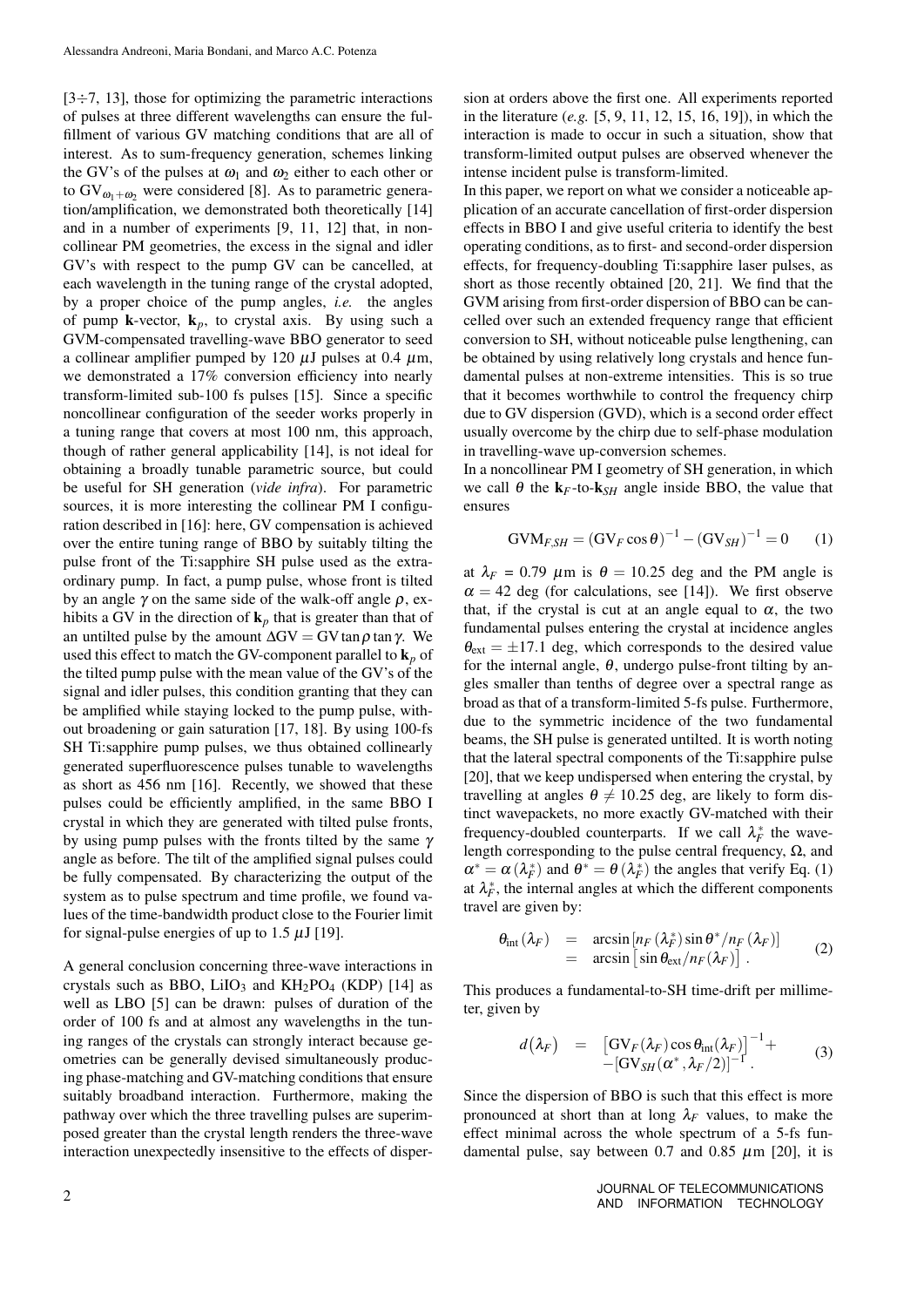convenient to adopt a geometry optimised, for instance, at  $\lambda_F^* = 0.76 \,\mu$ m, instead of 0.79  $\mu$ m, which would correspond to Ω. According to our calculations, this amounts to taking  $\alpha^* = 44 \text{ deg } (= \theta_{\text{cut}})$  and  $\theta^* = 10.72 \text{ deg } (\theta_{\text{ext}} = 18.0 \text{ deg}).$ 



*Fig. 1.* Fundamental-to-SH time-drift in BBO I, at different crystal depths, *L*, as a function of  $\lambda_F$  in the spectral range of Ti:sapphire, when SH generation occurs in conditions of ideal GV-matching at  $\lambda_F^* = 0.76 \ \mu \text{m}$ 

The curves are plotted in the regions where the time-drift due to GVM is below the time broadening due to GVD. The two vertical dashed lines mark the positions of the lateral peaks in the spectrum of the 5 fs pulse of Ref. [20]

The fundamental-to-SH time-drift accumulated across different BBO depths, *L*, are plotted in Fig. 1 as a function of  $\lambda_F$ , in the range of Ti:sapphire: the drift is obviously zero at  $0.76 \mu$ m and increases, in magnitude, on going towards the edges of the spectral range. In our opinion, it is reasonable to accept time-drifts smaller than the duration with which an incident pulse of full-width at half-maximum (FWHM) duration  $\tau_0 = 5$  fs would leave a BBO crystal of depth *L*, being affected by pure GVD effects. We thus calculated such duration values,  $\tau(L)$ , according to [22]:

$$
\tau(L) = \tau_0 \sqrt{1 + \left( \left| \frac{\partial^2 k}{\partial \omega^2} \right|_{\Omega} 4 \ln 2 \frac{L}{\tau_0^2} \right)^2}
$$
(4)

in which

$$
\left(\frac{\partial^2 k}{\partial \omega^2}\right)_{\Omega} = \text{GVD}_{\Omega} = -\frac{1}{\text{GV}^2} \left(\frac{\partial \text{GV}}{\partial \omega}\right)_{\Omega} \tag{5}
$$

with  $\text{GVD}_{\Omega(0.79\mu\text{m})} \cong 76 \text{ fs}^2/\text{mm}$  [23] and truncated the time-drift plots in Fig. 1 at  $\pm \tau(L)$ . We observe that these plots extend over spectral regions that broaden on decreasing *L*. This originates from the fact that, on decreasing *L*, the time spread due to GVD, *i.e.*  $\tau(L) - \tau_0$ , decreases less than linearly with *L*, whereas the fundamental-to-SH time-drift is proportional to *L*. As a result, a spectrum as broad as that comprised between 0.7 and 0.85  $\mu$ m [20] becomes achieveable to SH generation with a BBO I crystal of depth between 100 and 200  $\mu$ m. Note that such depth values, which allow keeping under control both first- and second-order dispersion effects, are greater by one order of magnitude than the

JOURNAL OF TELECOMMUNICATIONS JOURNAL OF TELECOMMUNICATIONS 3<br>AND INFORMATION TECHNOLOGY 3

distance over which first-order dispersion effects are negligible in collinear SH generation [5]. Finally, the fact that, in our noncollinear geometry, the fundamental- and SH- pulses are perfectly GV-matched in the direction of k*SH* around their central frequencies, ensures that the strongest fieldcomponents experience the strongest coupling and hence produces a sort of locking of the interacting pulses [8, 9, 12, 24]. We are also confident that the concomitant absence of pulse-front tilt and negligibility of higher-order nonlinear phase shifts in BBO up to intensities well above 100 GW/cm<sup>2</sup> [5] should limit the effects of first- and secondorder dispersion below those shown in Fig. 1 for the SH intrapulse-frequency chirp.

## Acknowledgements

The authors are deeply indebted to all co-authors of the papers quoted, which testify many fruitful long-lasting cooperations. This work was supported by the Italian National Research Council (C.N.R.) through grants 96.00264.CT02 and 97.00070.CT02. M. A. C. Potenza acknowledges E.N.E.A. (Ente per le Nuove Tecnologie, l'Energia e l'Ambiente) for his PhD studentship.

### References

- [1] K. R. Wilson and V. V. Yakovlev, "Ultrafast rainbow: tunable ultrashort pulses from a solid-state kilohertz system", *J. Opt. Soc. Am. B*, vol. 14, pp. 444–448, 1997.
- [2] J. Comly and E. Garmire, ,,Second harmonic generation from short pulses", *Appl. Phys. Lett.*, vol. 12, no. 7-9, 1968.
- [3] O. E. Martinez, "Achromatic phase matching for second harmonic generation of femtosecond pulses", *IEEE J. Quant. Electron.*, vol. QE-25, pp. 2464–2468, 1989.
- [4] G. Szabo and Z. Bor, ,,Broadband frequency doubler for femtosecond pulses", *Appl. Phys. B*, vol. 50, pp. 51–54, 1990.
- [5] J.-Y. Zhang, J. Y. Huang, H. Wang, K. S. Wong, and G.K. Wong, ,,Second-harmonic generation from regeneratively amplified femtosecond laser pulses in BBO and LBO crystals", *J. Opt. Soc. Am. B*, vol. 15, pp. 200–209, 1998.
- [6] K. Hayata and M. Koshiba, ,,Group-velocity-matched secondharmonic generation: an efficient scheme for femtosecond ultraviolet pulse generation in periodically domain-inverted β-BaB2O4", *Appl. Phys. Lett.*, vol. 62, pp. 2188–2190, 1993.
- [7] G. Y. Wang and E. M. Garmire, ,,High-efficiency generation of ultrashort second-harmonic pulses based on the Cherenkov geometry", *Opt. Lett.*, vol. 19, pp. 254–256, 1994.
- [8] C. Radzewicz, Y. B. Band, G. W. Pearson, and J. S. Krasinski, ,,Short pulse nonlinear frequency conversion without group-velocitymismatch broadening", *Opt. Commun.*, vol. 117, pp. 295–303, 1995.
- [9] P. Di Trapani, A. Andreoni, G. P. Banfi, C. Solcia, R. Danielius, A. Piskarskas, P. Foggi, M. Monguzzi, and C. Sozzi, ,,Group-velocity self-matching of femtosecond pulses in noncollinear parametric generation", *Phys. Rev. A*, vol. 51, pp. 3164–3168, 1995.
- [10] V. Krylov, A. Kalintsev, A. Rebane, D. Erni, and U. P. Wild, "Noncollinear parametric generation in LiIO3 and  $β$ -barium borate by frequency-doubled femtosecond Ti:sapphire laser pulses", *Opt. Lett.*, vol. 20, pp. 151–153, 1995.
- [11] P. Di Trapani, A. Andreoni, C. Solcia, P. Foggi, R. Danielius, A. Dubietis, and A. Piskarskas, ,,Matching of group velocities in three-wave parametric interaction with fs pulses and application to travellingwave generators", *J. Opt. Soc. Am. B*, vol. 12, pp. 2237–2244, 1995.